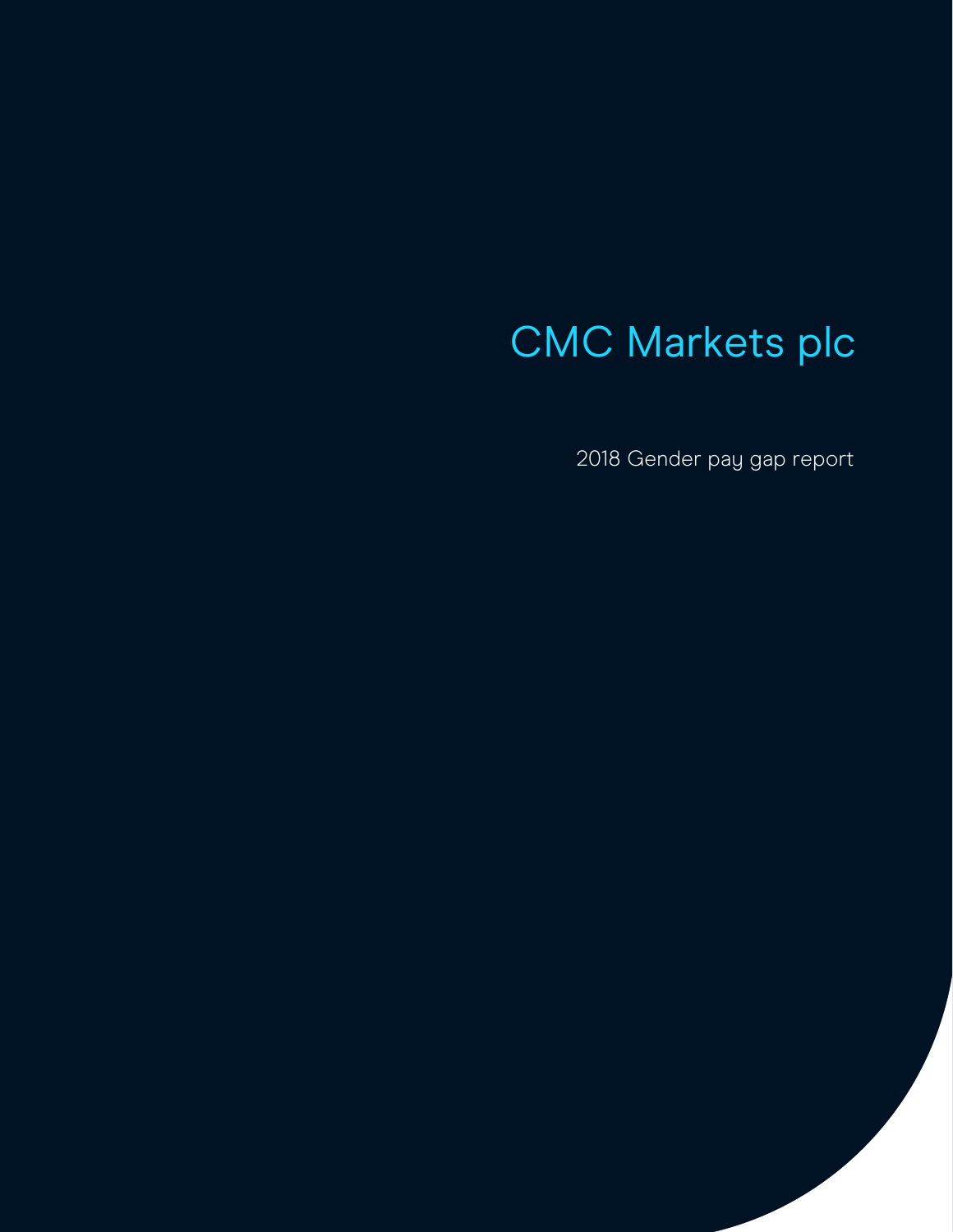# CMC 2018 gender pay gap report

CMC continues to be committed to reducing its gender pay gap by promoting fairness, equality and inclusion.

The gender pay gap measures the difference between men and women's average earnings and is expressed as a percentage of men's pay. According to the Office of National Statistics, the overall UK gender pay gap is currently 17.9%.

The causes of a gender pay gap can be a complex and shifting mix of factors, but by monitoring the pay gap between men and women we can better understand the gap and so target appropriate actions to reduce it. The UK government introduced a requirement on all employers to first publish their gender pay gap by April 2018, and to continue doing so on an annual basis. The rules require employers to identify differences in average earnings between men and women across the entire workforce regardless of job role. The calculations below align to these requirements and relate to our pay data as at April 2018 (and where indicated the period leading up to that).

# Pay

### Mean and median pay

|                  | Mean  | Median |
|------------------|-------|--------|
| Hourly fixed pay | 25.9% | 24.5%  |

The table above shows the overall mean and median gender pay gap based on hourly rates of pay as at the snapshot date (i.e. 5 April 2018).

The pay gap is just above the UK national average but remains below the average for the Financial Services sector. The two main reasons behind the gap at CMC and in the Financial Sector are attributed to:

- the lower representation of women in more senior positions, as the Company ensures that people are paid fairly for the role that they are undertaking; and
- the fact that it is difficult to attract women in more technical roles which generally drive higher compensation.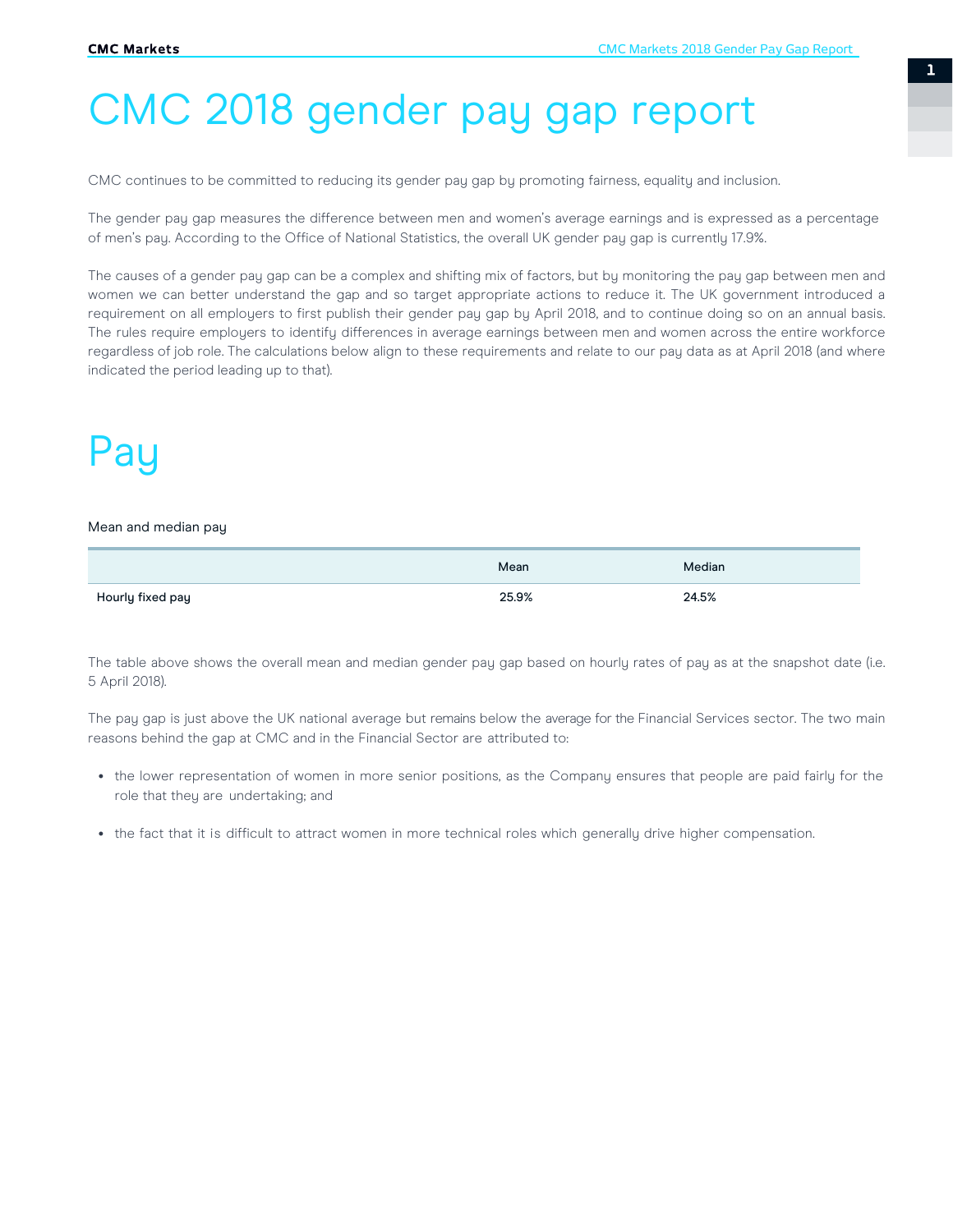# Pay quartiles

The lower representation of women in more senior positions is demonstrated in the charts below, which ranks all CMC employees from lowest to highest and then divides them into four equally sized groups each containing 76 or 77 employees, with the first group (Upper Quartile) as the highest paid group. The chart shows the percentage of men and women in each group.

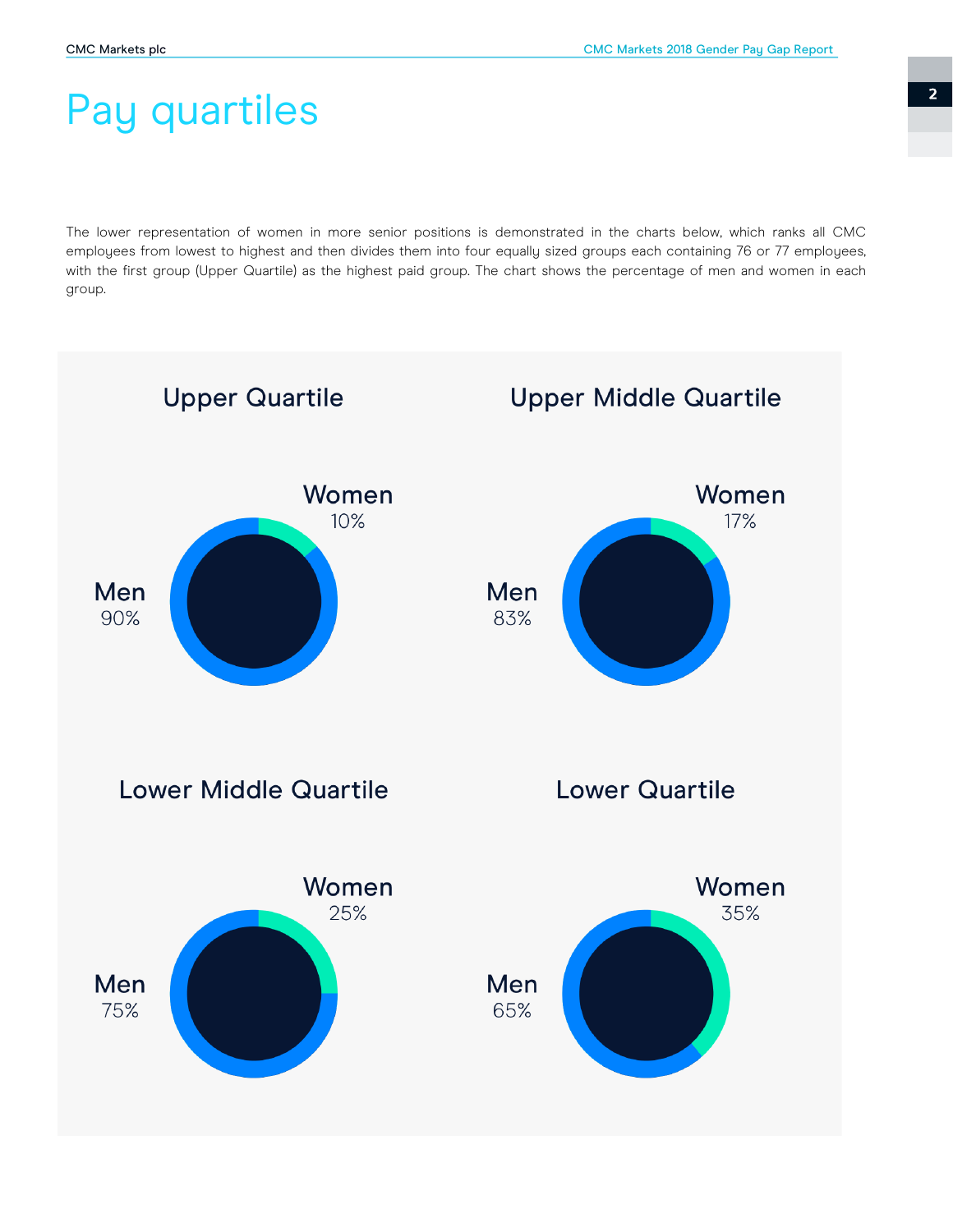### **3**

### Bonus pay

Every employee is eligible to contribute to CMC's success and discretionary bonuses are awarded fairly, based on company performance and individual performance.

The table below captures the mean and median difference between the bonus paid to men and women at CMC in the year up to 5 April 2018. This covers all bonus payments, which have been received during that time, and also includes certain amounts received in connection with share awards from the admission of the Company to the London Stock Exchange in 2016.

|               | Mean | Median |
|---------------|------|--------|
| Bonus pay gap | 81%  | 63%    |

The Company recognises that the bonus pay gap identified above is high. The Company ensures that bonus awards are fair and appropriate, and they are not connected to gender. The key reasons for the differential are:

- 1. There are far more men than women in senior roles, and they are eligible for, and receive, higher bonuses. This contributes to the bonus pay gap.
- 2. As explained above, these figures include amounts received in connection with shares awarded as part of the Company's admission process. Far more men than women received these awards, as a result of more men than women being in senior roles. This has exaggerated the bonus pay gap.
- 3. The Company employs more men in sales and trading roles, which typically attract higher bonus opportunities.

In addition, the charts below show the proportion of men and women awarded a bonus for the 2016/2017 financial year (a point of note is that there is a much higher percentage of both men and women who did not receive a bonus, compared to the 2015/2016 financial year. This adversely impacts the Mean percentage detailed above). One of the reasons for this discrepancy can be explained by the fact that there were proportionally more female new joiners who were not eligible for a bonus.

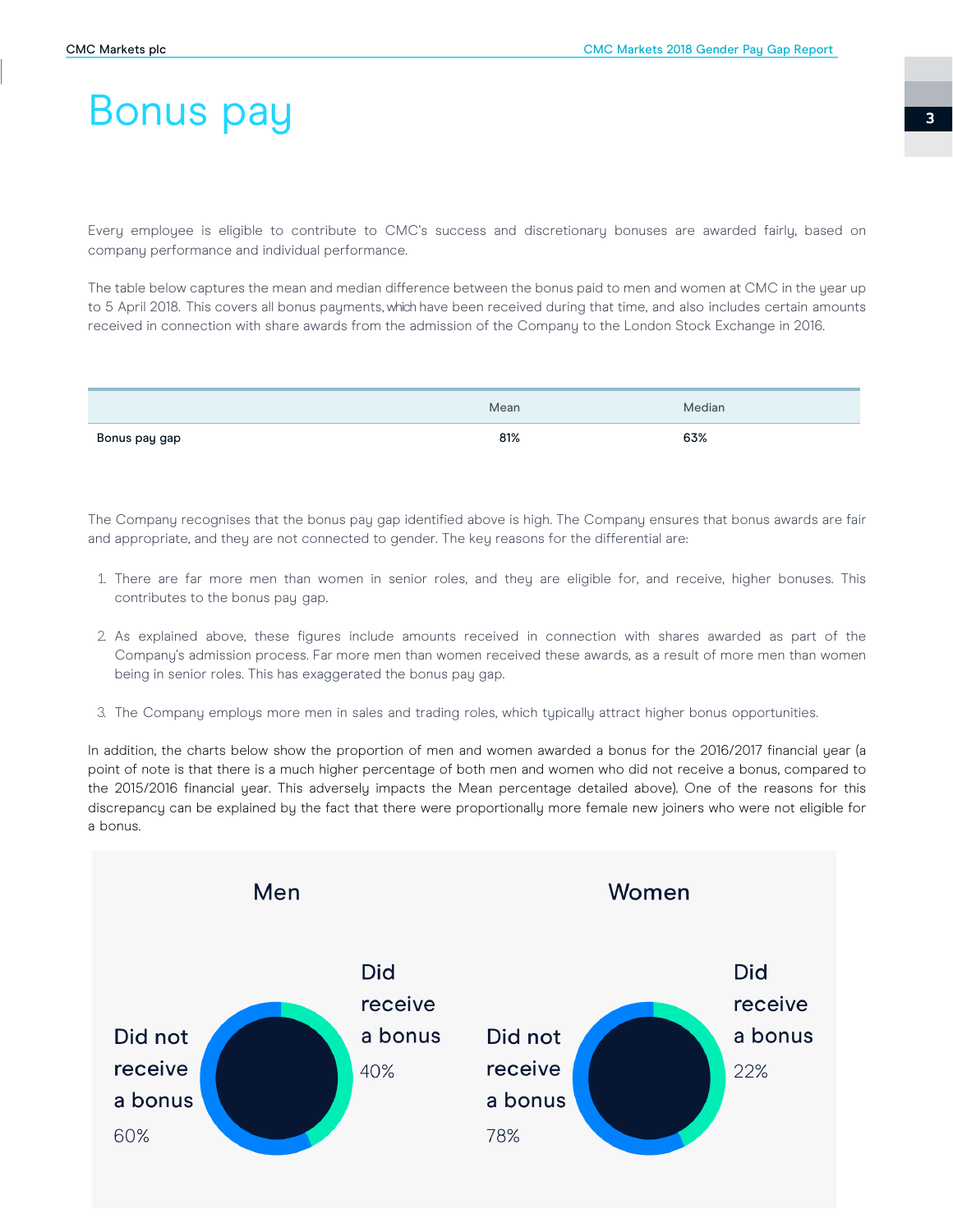# Taking action

Since the introduction of the Gender Pay Gap Report in April 2018, CMC Markets has increased its' commitment to remain a place open to all candidates regardless of race, ethnicity, gender, age, disability, religion or belief, sexual orientation, marital status, gender reassignment and maternity. The Company recognises that there is still a considerable journey to reduce the gender pay gap across the business and as a result, has embarked on a programme to improve gender balance in the future.

The Company has worked to improve on the results from the 2017 report, and while it is acknowledged that further and continued improvement is required, the gender pay gap remains below the Financial Services Sector average. The Company also remains of the belief that to reduce the current pay gap, it needs to increase the representation of women in senior positions. The Company has been and is still developing specific actions, with the aim being to achieve this increase in representation. Increasing the representation of women is seen as both a short-term and long-term objective for the Company, given that senior positions are inevitably less frequently available.

To galvanise change, the Company has focussed on 3 key areas, since the 2017 Gender Pay Gap Report was published, in order to engage and develop our key talents:

### Recruitment

- The Company stated its' commitment to increase gender diversity, starting with targeting the hiring and promotion of women at more senior levels, where it is appropriate to do so.
- Two out of the three most recently appointed non-executive directors were female, resulting in women now accounting for 28.6% of the Board.
- Equally, our most recent promotion of the best candidate to the Executive Committee team, the most senior team under Board level, was also a woman. The Company has also maintained female employees in senior level roles in Legal, Marketing, Compliance and our MLRO;
- The Company maintains its' belief that it is important to have a pool of the best candidates from all backgrounds and at all levels to apply for vacant roles:
	- To eliminate bias in all aspects and to support inclusion, the Company conducted a programme of 'Unconscious Bias' training for all employees at all levels, with the first session being run with the Executive Committee, with the aim of helping each employee to identify aspects that forge their decision.
	- The Company has continued to ensure that all adverts and job descriptions are gender neutral.
	- The Company recognises that it is difficult to recruit women in some areas of the business, such as Technology or Trading. While recruitment will continue to be based on skills, experience, capability and fit for the role, wherever possible and appropriate, the business now targets an increase in the shortlist of female candidates for all management and professional positions. Details of all candidates who apply, are short-listed and offered any vacant roles are recorded and documented.